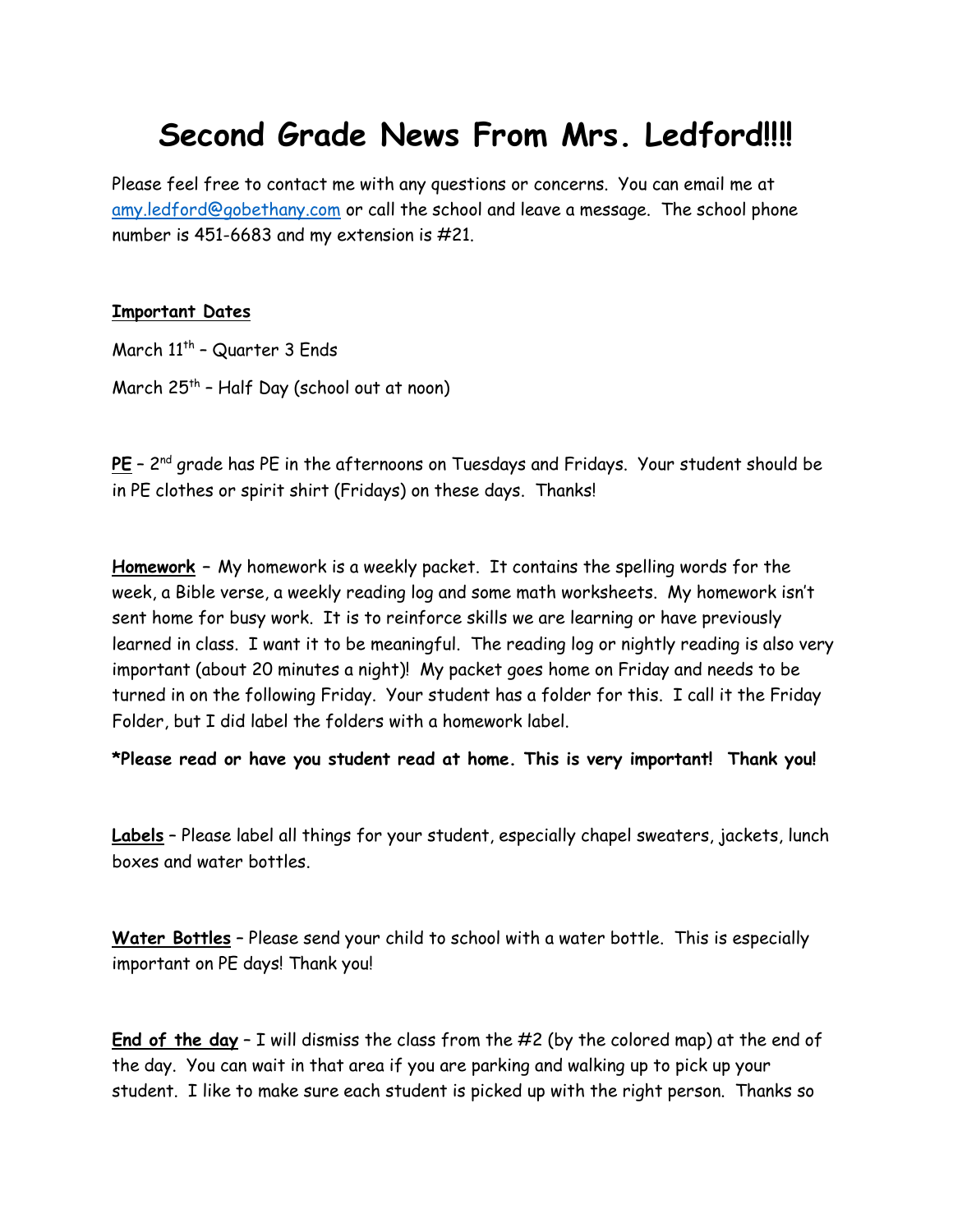much for your understanding! **\*Everyone has been doing great with this, thank you so much!**

**Consumable Class Supply Request** – **Last names M– Z please bring in these supplies. This is for the second half of the school year. Thank you!**



**Supplies** – It might be time to replace some supplies for your student, such as markers, crayons, colored pencils and/or dry erase markers. Please check with your student to see if they need any items. Thanks

**Subtraction Facts** – We are working on subtraction facts in class. For some students this is not as easy as addition facts. Please work with your student on subtraction facts at home. You can use flashcards, computer games, or even riding in the car. Thanks so much!

**Uniforms** – Mrs. Rush sent out an email reminding families about the school dress code. Please make sure your student is wearing the appropriate clothing to school. Thank you for your understanding and cooperation with this.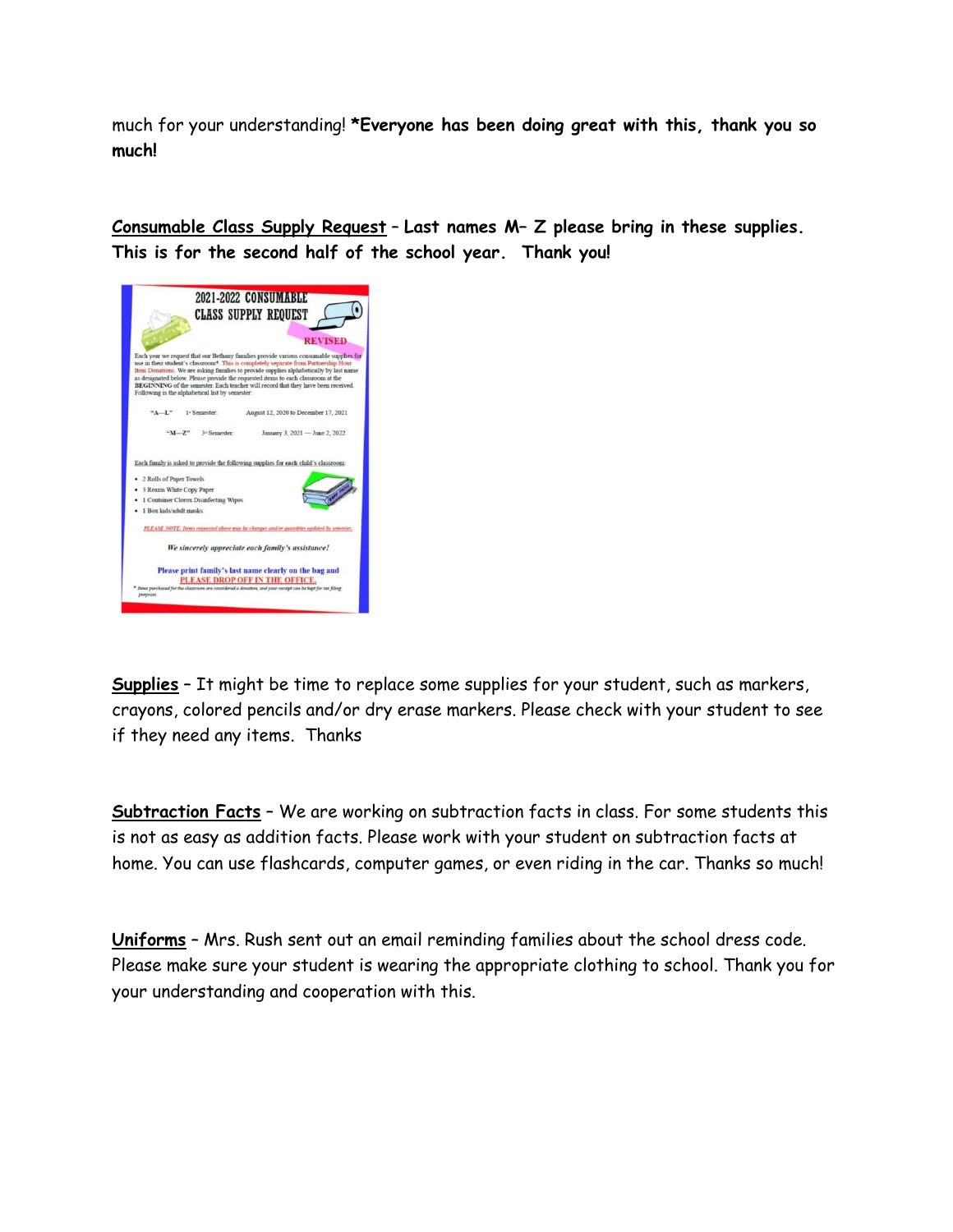**Fiesta** - Our school will be having a Fiesta dinner/fundraiser on Friday, April 29<sup>th</sup>. Each class makes a class basket for the raffle. I'm looking for a class parent who would like to be in charge of this. Please let me know if you are interested in helping with this.

#### **\*The basket theme is Outdoor/Spring and Summer Fun**

**\*I'm also the chair of this event. Please email me if you are interested in helping with the event!**

### **Church Services** -



Ash Wednesday - March 2 March 9, 16, 23, 30 and April 6 Palm Sunday 4/10-Sunday School, Stations of the Cross-11am Maundy Thursday 4/14-12PM & 6:30PM Good Friday 4/15-12PM & 6:30PM Resurrection Sunday 4/17-8:30 and 11AM

## **Easter Fun** -

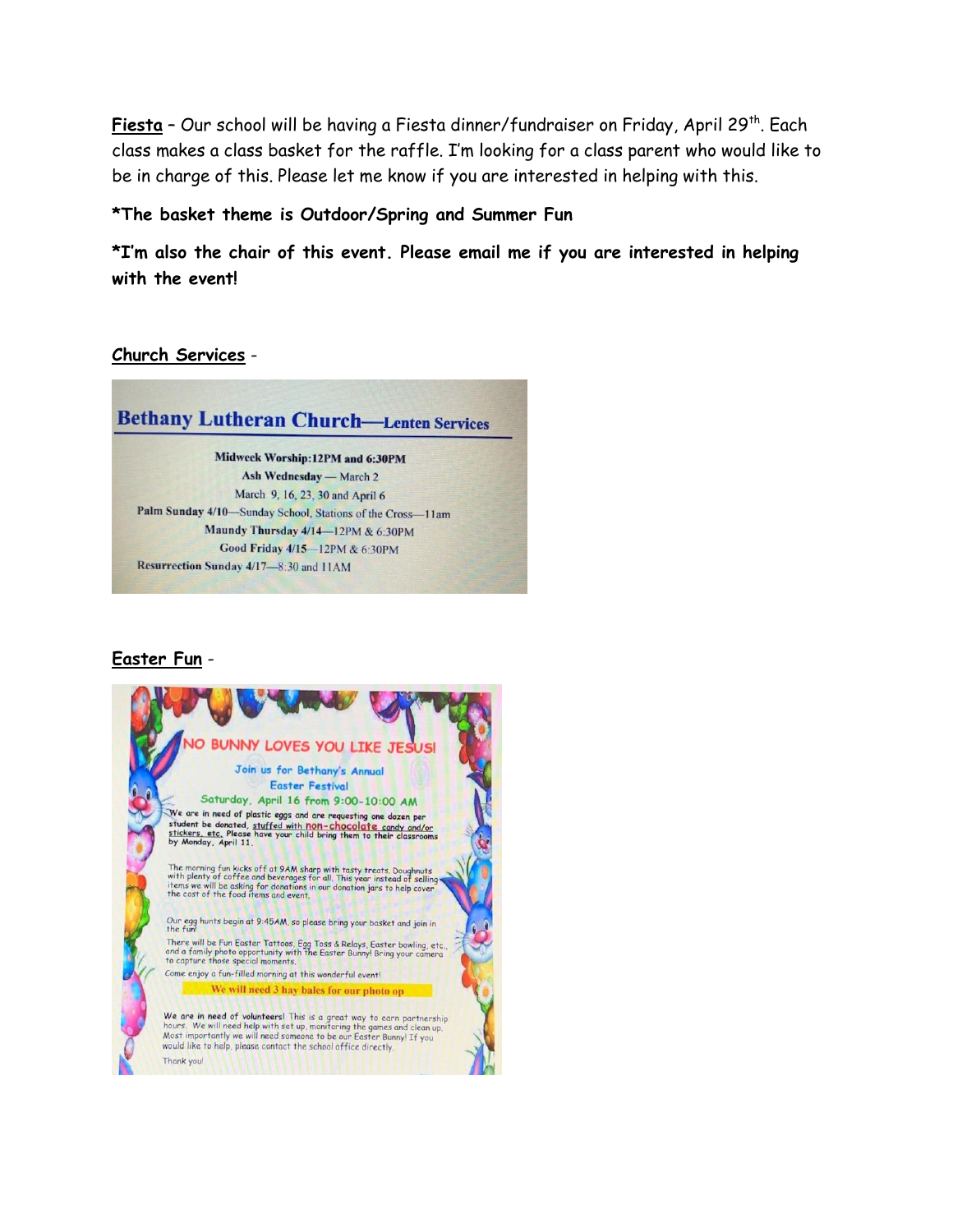**Registration** – Registration for next school year is already open to the public. If you haven't registered yet, you may want to do so. Also, if you are moving or don't plan to return to Bethany for any reason, can you please let me or the office know. Thank you!

**Subtraction** – We just stared subtracting with borrowing. This can be a hard concept for students to understand. This is the poem I use in class to help teach this concept.

More on top? No need to sto More on the floor? Go next door and ten more! 疆